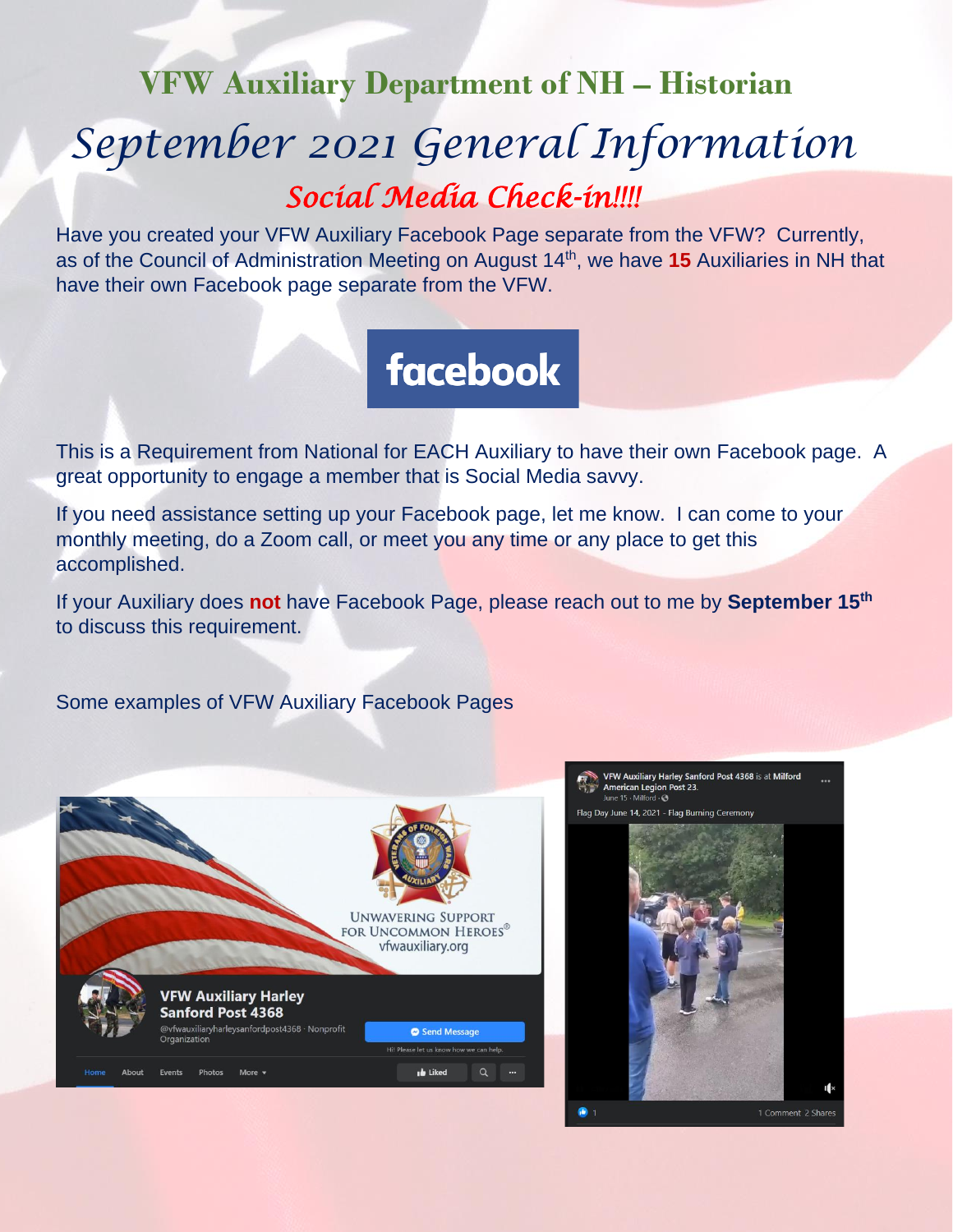



 $\ddotsc$ 



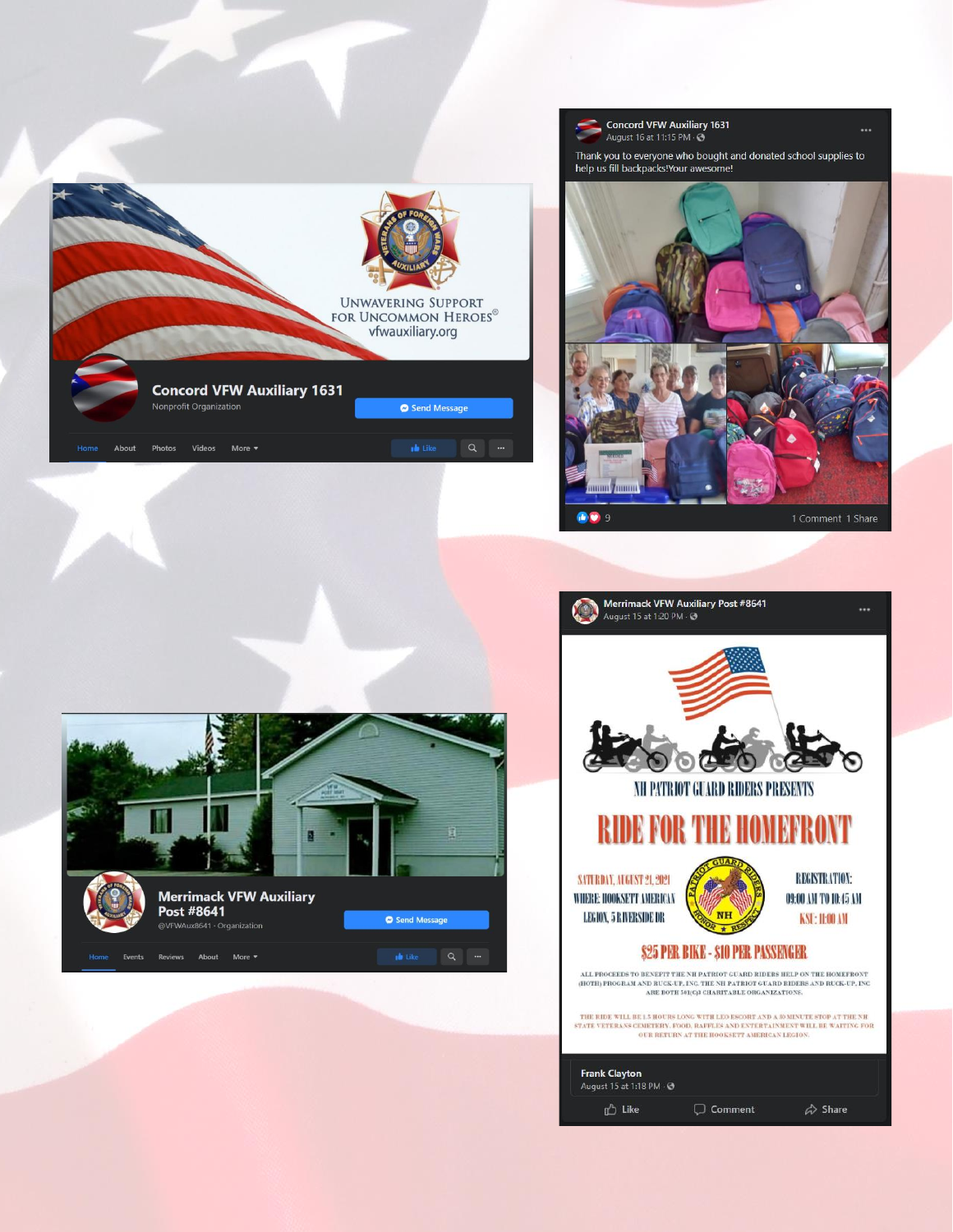

## **What is Instagram?**

Instagram is a social media platform that emphasizes photo and video sharing via its mobile app. You can take, edit, and publish visual content for your followers to interact with thorough likes, comments, and shares.

To sign up for Instagram, all you need to do is download the Instagram app on your smart phone and click "sign up." You can choose to sign up through Facebook, with an email, or phone number. After you choose a username and password, you're ready to build your profile.

You can have an Instagram account for your Auxiliary and a personal account. Share pictures of your upcoming or past event.

Here is a sample from the vfwauxhistorian Instagram account: